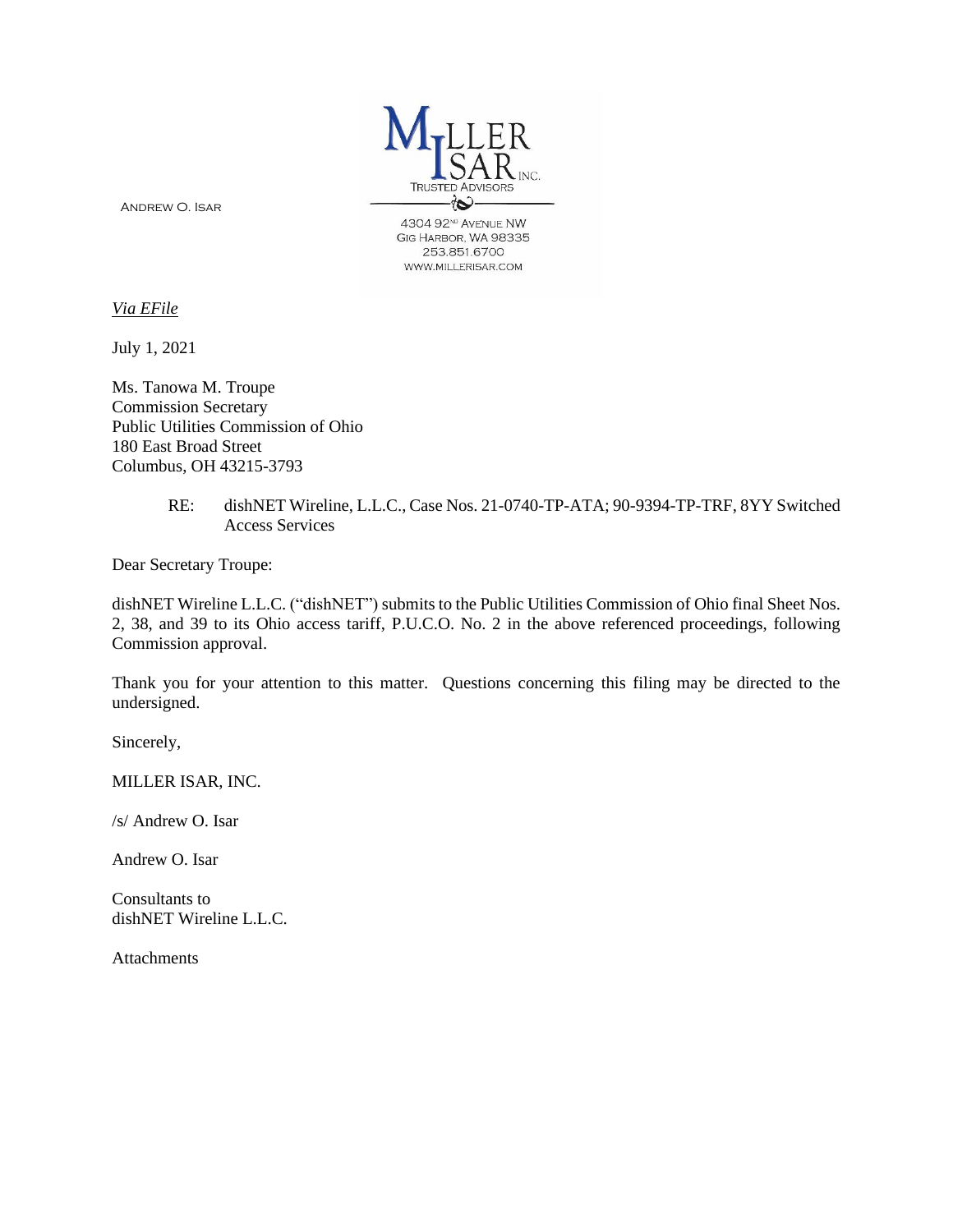# **CHECK SHEET**

The sheets inclusive of this Tariff are effective as of the date shown. The original sheets named below contain all changes from the original Tariff and are in effect on the date shown. An asterisk (\*) appearing next to the Sheet Version indicates revisions made in a given filing.

| Sheet                                                                                                                                                                        | <b>Revision</b>                                                                                                                                                                                                                                                                                                                             | <b>Sheet</b>                                                         | <b>Revision</b>                                                                                                                         | <b>Sheet</b> | <b>Revision</b> |
|------------------------------------------------------------------------------------------------------------------------------------------------------------------------------|---------------------------------------------------------------------------------------------------------------------------------------------------------------------------------------------------------------------------------------------------------------------------------------------------------------------------------------------|----------------------------------------------------------------------|-----------------------------------------------------------------------------------------------------------------------------------------|--------------|-----------------|
| 1<br>2<br>3<br>4<br>5<br>$\,6$<br>$\overline{7}$<br>8<br>9<br>10<br>11<br>12<br>13<br>14<br>15<br>16<br>17<br>18<br>19<br>20<br>21<br>22<br>23<br>24<br>25<br>26<br>27<br>28 | Original<br>Second*<br>Original<br>Original<br>Original<br>Original<br>Original<br>Original<br>Original<br>Original<br>Original<br>Original<br>Original<br>Original<br>Original<br>Original<br>Original<br>Original<br>Original<br>Original<br>Original<br>Original<br>Original<br>Original<br>Original<br>Original<br>Original<br>Original | 30<br>31<br>32<br>33<br>34<br>35<br>36<br>37<br>38<br>39<br>40<br>41 | Original<br>Original<br>Original<br>Original<br>Original<br>Original<br>Original<br>Original<br>Second*<br>Second*<br>Original<br>First |              |                 |
| 29                                                                                                                                                                           | Original                                                                                                                                                                                                                                                                                                                                    |                                                                      |                                                                                                                                         |              |                 |

Issued: July 1, 2021 Effective: July 1, 2021

Issued under authority of the Public Utilities Commission of Ohio Case Nos. Case Nos. 21-0740-TP-ATA and 90-9394-TP-TRF

Issued By: Director – Regulatory dishNET Wireline L.L.C. 9601 S. Meridian, Blvd. Englewood, CO 80112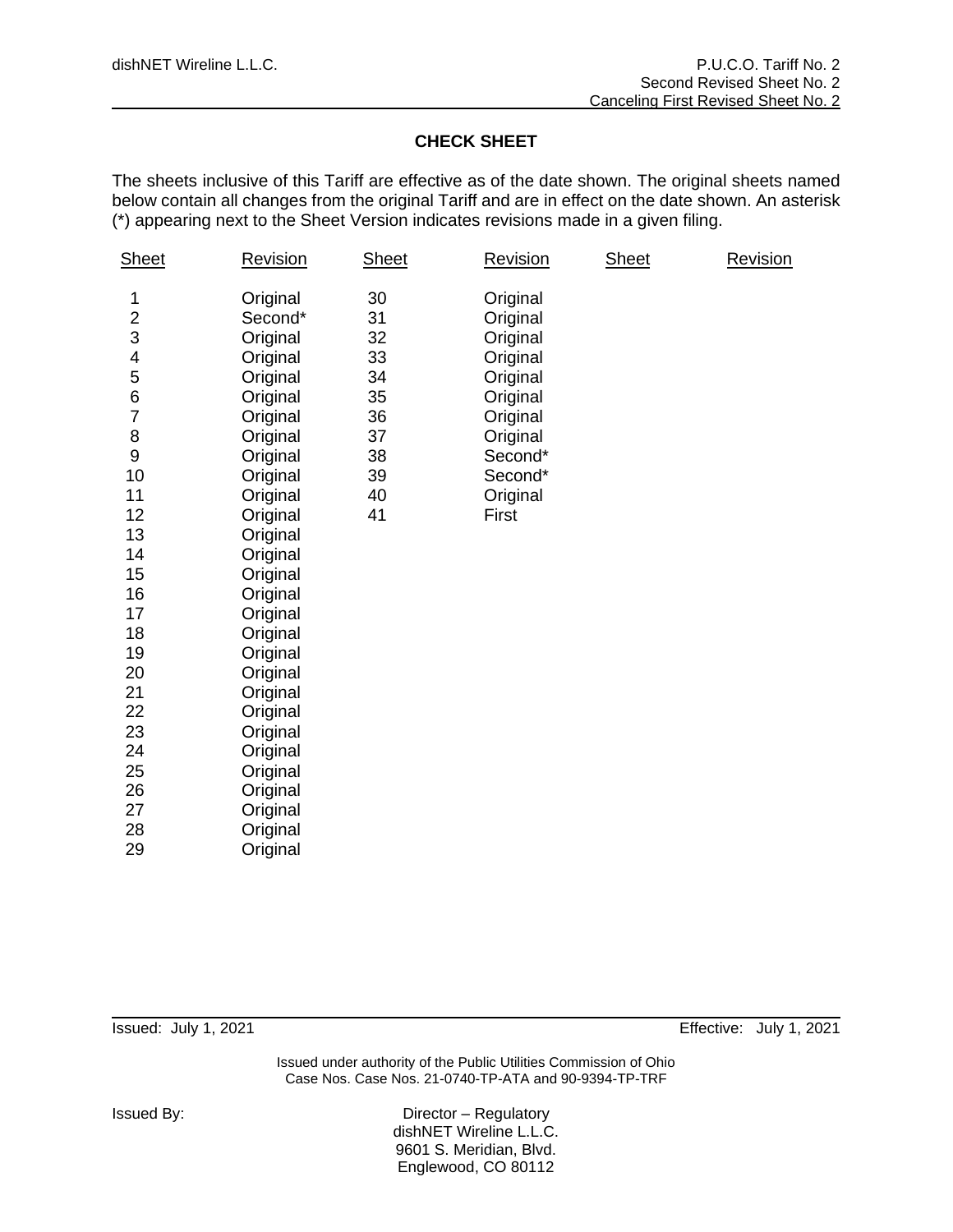# **RATES**, Continued

# **4.1 INTRASTATE SWITCHED EXCHANGE ACCESS SERVICE RATES**

#### **4.1.1 Switched Exchange Access, Originating Access**

| Α.                               | Non-8YY Originating Access                                                                |                          |  |  |  |
|----------------------------------|-------------------------------------------------------------------------------------------|--------------------------|--|--|--|
| Local Switching                  |                                                                                           |                          |  |  |  |
|                                  | Local End Office Switching<br>End Office Shared Port                                      | \$0.003116<br>\$0.000371 |  |  |  |
| <b>Tandem Switched Transport</b> |                                                                                           |                          |  |  |  |
|                                  | Tandem-Switched Transport - Facility<br>Tandem-Switched Transport - Termination, per mile | \$0.000103<br>\$0.000013 |  |  |  |
| <b>Tandem Switching</b>          |                                                                                           |                          |  |  |  |
|                                  | <b>Tandem Switching</b>                                                                   | \$0.001084               |  |  |  |
| Multiplexing                     |                                                                                           | \$0.000015               |  |  |  |
| В.                               | 8YY Originating Access                                                                    |                          |  |  |  |

Company adopts the corresponding interstate Originating 8YY Access and Terminating Access per minute switched exchange access rates set forth in the Company's Tariff F.C.C. No. 1.

#### **4.1.2 Switched Exchange Access, Terminating Access**

Company adopts the corresponding interstate Originating 8YY Access and Terminating Access per minute switched exchange access rates set forth in the Company's Tariff F.C.C. No. 1.

(T)

(T)

(N)

(N)

(T)

Issued: July 1, 2021 Effective: July 1, 2021

Issued under authority of the Public Utilities Commission of Ohio Case Nos. Case Nos. 21-0740-TP-ATA and 90-9394-TP-TRF

Issued By: Director – Regulatory dishNET Wireline L.L.C. 9601 S. Meridian, Blvd. Englewood, CO 80112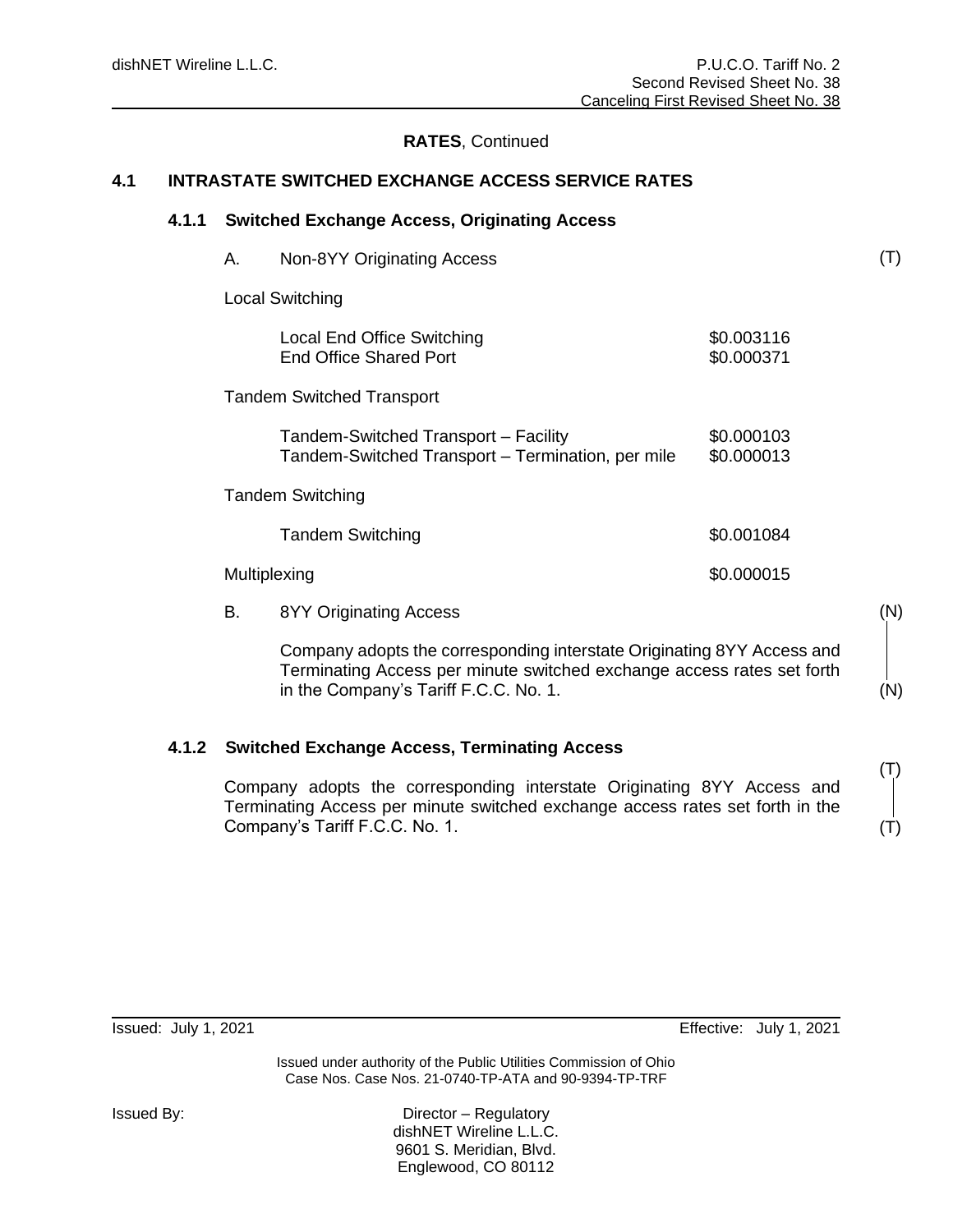# **RATES**, Continued

### **4.1 INTRASTATE SWITCHED EXCHANGE ACCESS SERVICE RATES**, Continued

#### **4.1.3. 8XX Database Query Service**

| 800 Call-Routing Query Charge, per query            | \$0.002304 |     |
|-----------------------------------------------------|------------|-----|
| 800 Carrier-ID-Only Charge, per query               | \$0.00     | (R) |
| 800 Routing Options Charge, per query using options | \$0.00     |     |
| POTS Translation Charge, per query with POTS        | \$0.00     | (R) |

# **4.2. INDIVIDUAL CASE BASIS ARRANGEMENTS**

Individual Case Basis ("ICB") arrangements will be developed on a case-by-case basis in response to a bona fide Customer or prospective Customer request and based on specific Customer commitments, unless otherwise prohibited by law or regulation. ICB arrangement switched exchange access service rates will be available to any similarly situated Customer.

Issued: July 1, 2021 Effective: July 1, 2021

Issued under authority of the Public Utilities Commission of Ohio Case Nos. Case Nos. 21-0740-TP-ATA and 90-9394-TP-TRF

Issued By: Director – Regulatory dishNET Wireline L.L.C. 9601 S. Meridian, Blvd. Englewood, CO 80112